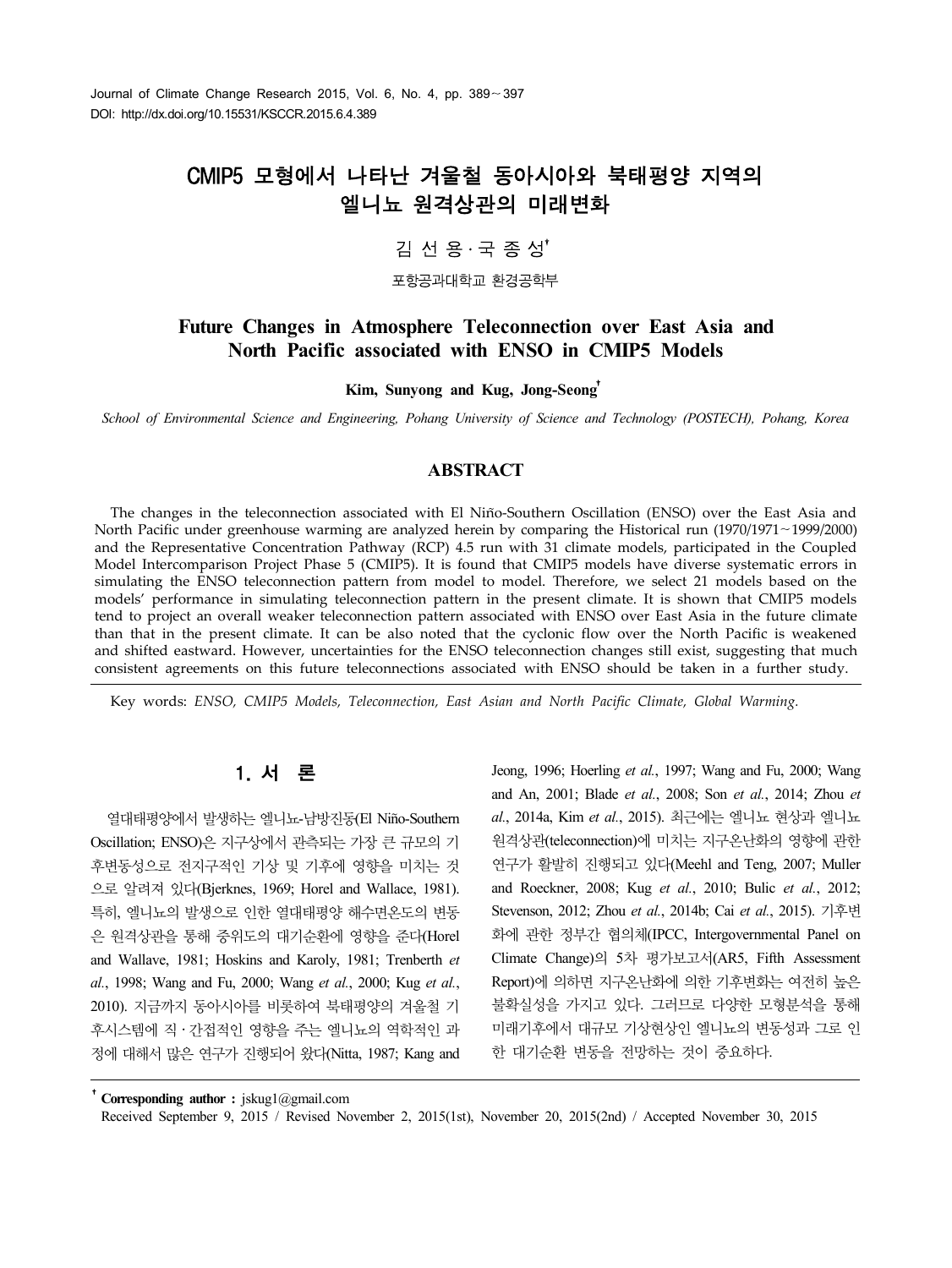하지만, 엘니뇨에 의한 미래기후에서의 대기순환 변동은 지금까지 합의된 결과를 도출하지 못하고 있다. 일부 선행연 구에서는 모형실험을 통해, 미래기후에 열대 중태평양의 강수 아노말리가 동진하기 때문에, 그 결과 엘니뇨와 관련된 원격 상관 패턴 역시 동쪽으로 이동한다고 제안하였다(Meehl and Teng, 2007; Kug *et al.*, 2010; Stevenson, 2012; Zhou *et al.*, 2014b; Cai *et al.*, 2015). 반면에 몇몇 연구에서는 지구온난화 에 의해 엘니뇨 원격상관이 현재기후와 비교해 강화될 것이 라고 전망한다(Muller and Roeckner, 2008; Schneider *et al.*, 2009; Bulic *et al.*, 2012). Schneider *et al.*(2009)는 모형실험을 통해 현재기후와 미래기후에서 엘니뇨 원격상관을 분석하였 고, 파동 활동 플럭스(wave activity flux) 분석을 통해 그 차이 를 보았다. 미래기후에 파동 활동 플럭스의 강제력이 변하는 원인에 대한 명확한 이유를 제시하지 못하였지만, 일시 에디 활동(transient eddy activity)의 위치나 강도의 변화로 인한 변 동 가능성을 제안하였다. 이와 같이 미래기후의 원격상관 패 턴 예측은 일관적이지 않고 또, 모형간의 편차가 크게 나타난 다. 그러므로 다중모형을 이용한 앙상블 결과는 모형 의존성 을 줄이면서 엘니뇨 원격상관 모의에 대한 모형의 구조적인 오차를 줄이는데 도움이 될 것으로 기대된다.

본 연구에서는 CMIP5(Coupled Model Intercomparison Project Phase 5) 31개 모형을 사용하여 엘니뇨와 관련된 동아시 아와 북태평양의 겨울철 대기순환 변동을 전망하였다. 특히, 미래기후 전망에 대한 불확실성을 줄이기 위해 관측자료와 유사하게 현재기후를 모의하는 모형들을 선정하여, 모형에서 모의된 현재기후와 미래기후를 비교하였다. 2장에서는 연구 에 사용된 CMIP5 모형 및 관측자료에 대하여 설명하였다. 3 장에서는 모형의 평균적인 겨우내 동아시아와 북태평양의 대 기순환 모의성능을 나타내었고, 4장에서는 미래기후에서 대 기순환 변동의 계절적 변화를 전망하였다. 요약 및 제언을 비 롯하여 추후 연구에 대한 내용은 5장에 제시하였다.

# 2. 자료 및 모형

#### 2.1 CMIP5 모형

본 연구에서는 기후변화에 관한 정부간 협의체(IPCC, Intergovernmental Panel on Climate Change)의 5차 평가보고서 (AR5, Fifth Assessment Report)에 참여한 31개의 CMIP5 모 형의 실험 결과를 사용하였다. 평가보고서에 포함된 다양한 조 건의 실험 가운데, 과거기후 모의실험(Historical run)과 RCP4.5 의 미래 전망 시나리오를 이용하여 동아시아와 북태평양의

대기순환 변동을 비교하였다. 과거기후 모의실험은 화산 혹은 태양활동과 같은 외부강제력에 대한 자연변동성과 인간활동 에 의한 변동성을 포함하고 있고, 1850년부터 2005년까지 수 행되었다. RCP4.5의 경우, 21세기 말까지 복사강제력이 4.5 W/m<sup>2</sup>에 도달하는 시나리오이며, 2006년부터 2100년까지 적 분하였다(Taylor *et al.*, 2012). 두 모의실험의 비교를 위해 1 개의 앙상블 모형(rlilpl)을 사용하였으며, 분석에 사용한 기간 은 현재기후(1970/1971∼1999/2000년), 미래기후(2070/2071∼ 2099/2100년) 각각 30년이다. 모형 미래기후 자료의 한계 때 문에 30년만을 분석하였지만, 30년의 기간은 모형의 ENSO 모 의 특징을 대표하는데 한계가 있을 수 있다(Wittenberg, 2009). 하지만, 본 연구는 한 모형의 경향성만을 보기보다 여러 모형 의 평균적인 변화 경향을 보기 때문에 여러 가지 모형 결과를 평균하는 과정에서 이러한 문제는 완화될 수 있을 것이다. 사 용한 모형에 대한 세부사항은 Table 1에 나타내었다. 월별 평 균한 표층온도, 500 지위고도 그리고 바람장을 사용하였으며, 관측과 동일한 해상도로 변환하기 위해 각각의 모형들을 2.5° ×2.5°의 격자로 선형 내삽(interpolation)하였다. 엘니뇨 원격상 관의 경년 변동성을 살펴보고자 모형의 월별 기후평균(climatology)과 장기추세(trend)가 제거된 값을 사용하였다.

#### 2.2 관측자료

엘니뇨와 관련된 대기순환 변동에 대한 CMIP5 모형자료의 검증을 위해 월 평균된 NCEP/NCAR(the National Centers for Environmental Prediction/the National Center for Atmospheric Research) 재분석자료(Kalnay *et al.*, 1996)를 사용하였다. 원 격상관에 영향을 주는 열대태평양 해수면온도의 변동성을 살 펴보기 위해 월 평균 Extended Reconstructed Sea Surface Temperature version 3(ERSST.v3d; Smith *et al.*, 2008)를 사용하 였으며, 분석에 사용된 재분석자료들은 각각 2.5°의 위도와 경 도를 가진다. 분석에는 1979/1980년부터 2013/2014년까지 35 년의 기간이 사용되었고, 월별 기후평균과 선형 장기추세는 제 거되었다.

## 3. 모형의 원격상관 모의

엘니뇨와 관련된 동아시아와 북태평양의 겨울철 대기순환 패턴을 살펴보기 위해, 관측과 현재기후에서 Nino3.4 지수를 500 지위고도와 바람장에 회귀분석하여 비교하였다. 현재기 후를 나타내는 31개의 모형들은 원격상관 패턴을 다양하게 모의하기 때문에 모의성능을 객관적으로 평가할 수 없고, 그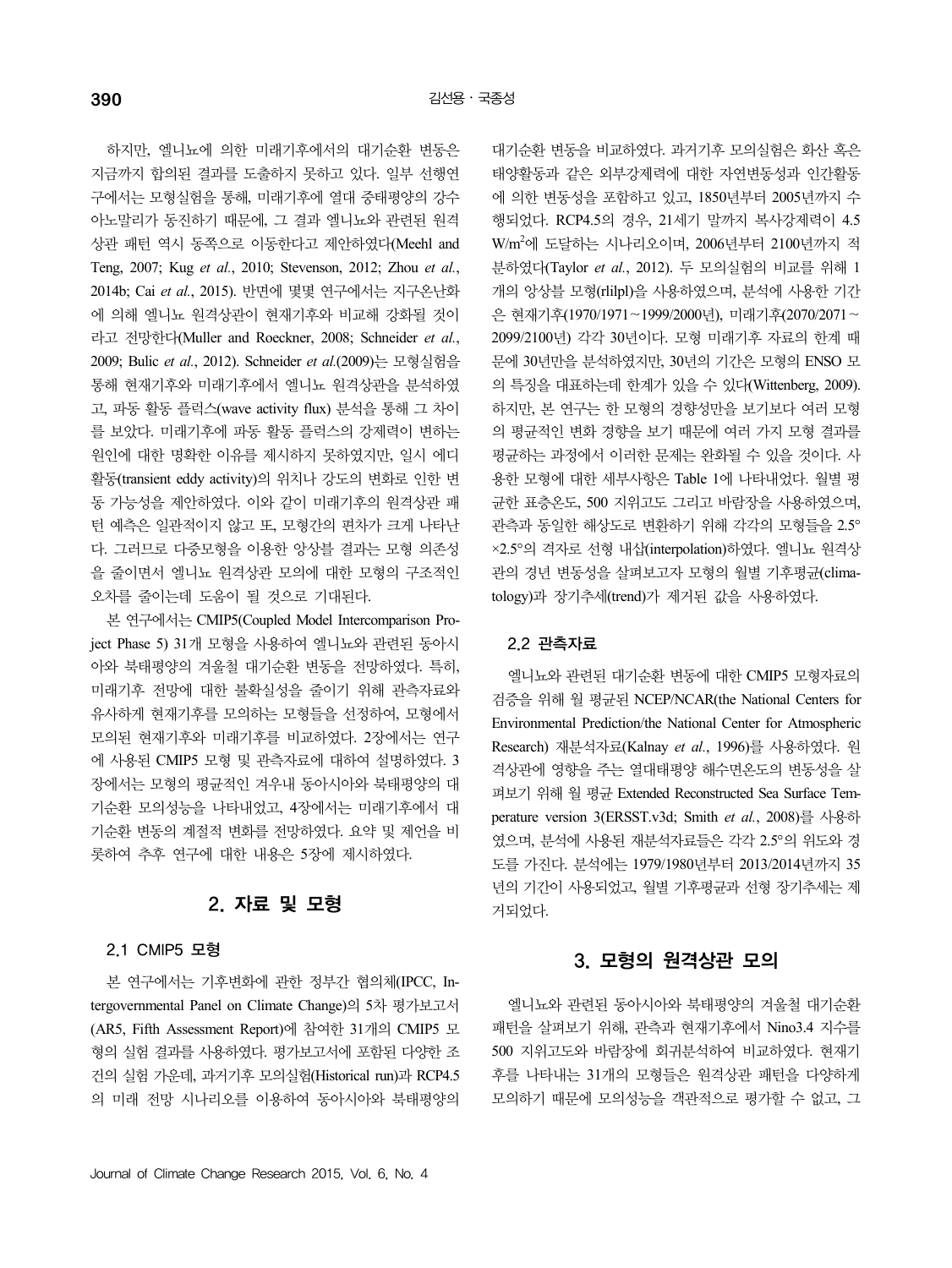Table 1. List of the model from the CMIP5 archives, with respective institutes used in this study

| Model          | Model<br>number | Institute, County        | $\frac{1}{2}$<br>Ľ   |
|----------------|-----------------|--------------------------|----------------------|
| bcc-csm1-1     | 1               | BCC, CMA, China          | Ċ                    |
| *bcc-csm1-1-m  | 2               | BCC, CMA, China          | τ                    |
| *BNU-ESM       | 3               | GCESS, China             | $\lambda$<br>7       |
| *CanESM2       | 4               | CCCMA, Canada            |                      |
| *CESM1-BGC     | 5               | NSF-DOE-NCAR, USA        | V                    |
| *CESM1-CAM5    | 6               | NSF-DOE-NCAR, USA        | 6                    |
| *CMCC-CM       | 7               | CMCC, Italy              | Ş                    |
| *CMCC-CMS      | 8               | CMCC, Italy              | ç<br>Š               |
| *CMCC-CM5      | 9               | CMCC, Italy              | $\frac{5}{3}$        |
| *FGOALS-g2     | 10              | LASG-CESS, China         | ਟੋ                   |
| *FIO-ESM       | 11              | FIO, SOA, China          |                      |
| *GFDL-CM3      | 12              | NOAA-GFDL, USA           | ਟੋ                   |
| GFDL-ESM2G     | 13              | NOAA-GFDL, USA           | Ę                    |
| *GFDL-ESM2M    | 14              | NOAA-GFDL, USA           | Ζ<br>Ĵ               |
| GISS-E2-H      | 15              | NASA/GISS, USA           | Ξ                    |
| GISS-E2-H-CC   | 16              | NASA/GISS, USA           | rildi                |
| GISS-ER-R      | 17              | NASA/GISS, USA           | $\bar{t}$            |
| GISS-E2-R-CC   | 18              | NASA/GISS, USA           | $\frac{c}{\epsilon}$ |
| *HadGEM2-ES    | 19              | MOHC, UK                 | š<br>E               |
| immcm4         | 20              | INM, Russia              | Ċ                    |
| *IPSL-CM5A-LR  | 21              | IPSL, France             | F                    |
| *IPSL-CM5A-MR  | 22              | IPSL, France             |                      |
| *IPSL-CM5B-LR  | 23              | IPSL, France             |                      |
| *MIROC5        | 24              | AORI-NIES-JAMSTEC, Japan |                      |
| MIROC-ESM      | 25              | AORI-NIES-JAMSTEC, Japan |                      |
| MIROC-ESM-CHEM | 26              | AORI-NIES-JAMSTEC, Japan |                      |
| *MPI-ESM-LR    | 27              | MPI-M, Germany           |                      |
| MPI-ESM-MR     | 28              | MPI-M, Germany           |                      |
| *MRI-CGCM3     | 29              | MRI, Japan               | F                    |
| *NorESM1-M     | 30              | NCC, Norway              |                      |
| *NorESM1-ME    | 31              | NCC, Norway              |                      |

\* Denotes the selected 21 models.

모형들이 모의하는 미래기후 역시 다양한 결과를 나타낸다. 그러므로 본 연구에서는 미래기후 전망의 불확실성을 줄이기 위해, 현재기후에서 관측과 유사하게 엘니뇨 시기의 중위도 대기순환장을 모의하는 모형들을 선정하여 분석하였다. 분석 에 사용한 Nino3.4 지수에 대한 회귀분석은 엘니뇨/라니냐에 대한 선형 원격상관 패턴만 고려하는 것이므로, 잘 알려진 비 선형적인 원격상관 패턴의 모의는 고려할 수 없는 한계를 가 지고 있다.

Fig. 1은 관측과 현재기후 모형들의 북태평양(100°E∼120° W, 0∼70°N) 영역의 11월부터 3월까지의 월별 공간상관계수 (spatial correlation coefficient)를 구한 뒤 평균한 값을 나타내 었다. 현재기후 모의에 대한 모형간의 편차가 크게 나타나며, 일부 모형들은 현재기후에서의 대기순환 패턴을 모의하는데 한계를 나타내었다. 그러므로 각 모형의 결과를 고려하여, 그 중 관측에 대해서 상관계수가 0.5 이상인 21개 모형들을 선택 하였다.

Fig. 2는 관측과 선정된 CMIP5 21개 모형 그리고 10개 모 형에서 11월부터 3월까지의 평균적인 중위도의 대기순환 패 턴을 나타내었다. Son *et al.*(2014)에서 언급된 것처럼 관측의 경우에는 동아시아의 쿠로시오 확장지역에 엘니뇨와 관련된 고기압성 흐름(쿠로시오 고기압)이 위치하고 있다(Fig. 2a). 쿠 로시오 고기압은 초겨울에 남풍기류를 유도함으로써 한반도 를 포함한 동아시아의 기후와 밀접한 관련이 있는 것으로 알 려져 있다(Son *et al.*, 2014; Kim *et al.*, 2015). 그리고 북태평 양에는 강한 저기압성 흐름이 존재하며, 이 저기압은 북미대 륙의 기후에 영향을 주게 된다(Hoskins and Karoly, 1981). 북 태평양 저기압은 엘니뇨와 관련된 열대 중태평양 양의 강수 아노말리의 전파로 인한 태평양/북미 순환형태(Pacific North America; PNA) 패턴의 일부로 해석될 수 있으며, 쿠로시오



Fig. 1. The spatial correlation coefficients of 500-hPa geopotential height over the North Pacific between the observed and simulated CMIP5 Historical models in winter during 1970/1971∼1999/ 2000. Black intervals indicate the 90% confidence level.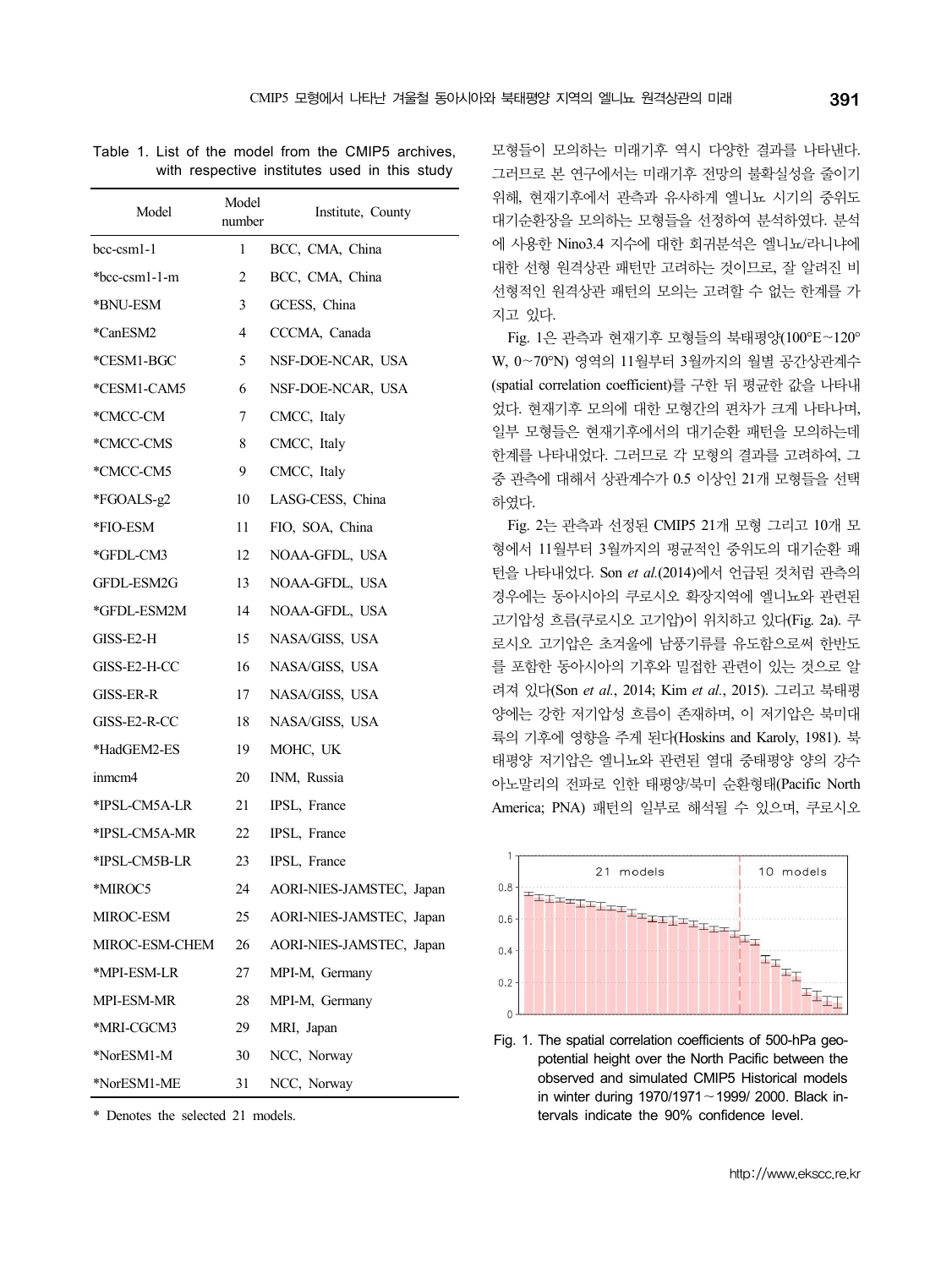

Fig. 2. Regression of 500-hPa geopotential height (shaded; m) and wind (vector; m/s) with respect to Nino 3.4 SST for (a) observed, (b) Historical 21 models and (c) Historical 10 models in averaged November-March. Shadings and black wind vectors indicate the exceeding the 90% confidence level.

고기압을 약화시키는 역할을 한다. 관측의 대기패턴을 잘 모 의하는 21개 모형들은 관측에 비해 동아시아의 쿠로시오 고 기압을 약하게 모의한다(Fig. 2b). 반면에, 북태평양 저기압은 관측보다 조금 약하지만 더 광범위하게 나타나며, 이로 인해 쿠로시오 고기압은 약간 남하하는 경향이 있다. 관측과 원격 상관 패턴이 달랐던 10개의 현재기후 모형들에서는 쿠로시오 고기압이 유의하게 나타나지 않고, 북태평양의 저기압 역시 관측과 비교하여 약하게 모의되었다(Fig. 2c). 이는 개개의 모 형이 모의하는 저기압의 크기가 약하기보다는, 모형들의 패턴 에 대한 다양성이 커서 상쇄 효과에 의한 것으로 유추된다.

관측의 평균적인 엘니뇨 원격상관 패턴을 잘 모의하는 21 개 모형에서의 미래기후 원격상관 패턴의 변화를 분석하였다 (Fig. 3a). 미래기후를 전망하는 모형들은 현재기후와 마찬가 지로 관측에 비해 쿠로시오 고기압을 약하게 모의하는 경향 이 있으나, 유의하지 않은 것으로 나타난다. 이 때, 북태평양 저기압은 현재기후와 비교하여 고위도(60°N)에서 서쪽으로 확 장되어 발달하지만, 상대적으로 약하게 나타나며, 저기압의 중 심은 동진한다. 이는 기존의 연구와 일치하는 결과이다(Meehl and Teng, 2007; Kug *et al.*, 2010; Stevenson, 2012; Zhou *et al.*, 2014b; Cai *et al.*, 2015). 이와 같이 미래기후에서 나타나

는 북태평양 저기압의 변동은 미래기후와 현재기후의 대기패 턴 차이를 통해 확인할 수 있다(Fig. 3b). 북태평양에서 전반 적으로 나타나는 양의 차이는 미래기후에 저기압성 흐름이 상 대적으로 약화되는 것을 의미하며, 북미대륙 서쪽에 위치한 음 의 차이는 저기압의 동진을 의미한다.

## 4. 미래기후의 대기순환 전망

3장에서는 11월부터 3월까지의 기간 동안 현재기후와 미 래기후에서의 엘니뇨와 관련된 평균적인 대기순환을 살펴보 았다. Son *et al.*(2014)은 동아시아의 겨울철 기후와 밀접한 관련이 있는 쿠로시오 고기압이 초겨울(11∼12월)에는 지속 적으로 유지되지만, 늦겨울(1월)이 되면 갑자기 사라지는 특 징을 가진다고 제시하였다. 이처럼 한 계절 안에서의 계절적 변화(seasonal evolution)로 인한 쿠로시오 고기압의 발달과 소 멸은, 엘니뇨와 동아시아 기후의 관련성에 중요한 영향을 주는 것으로 알려져 있다. 그러므로 이러한 계절적 의존성(seasonal dependency)을 고려하여 엘니뇨 원격상관 패턴의 월별 특성 을 살펴 볼 필요가 있다. 4장에서는 미래기후에서 계절적 변 화에 의한 월별 동아시아와 북태평양의 대기순환 변동이 분



Fig. 3. The same as Fig. 2, except for (a) 21 models of RCP4.5 and (b) difference between RCP4.5 and Historical scenario, respectively. Shadings and black wind vectors indicate the exceeding the 90% confidence level.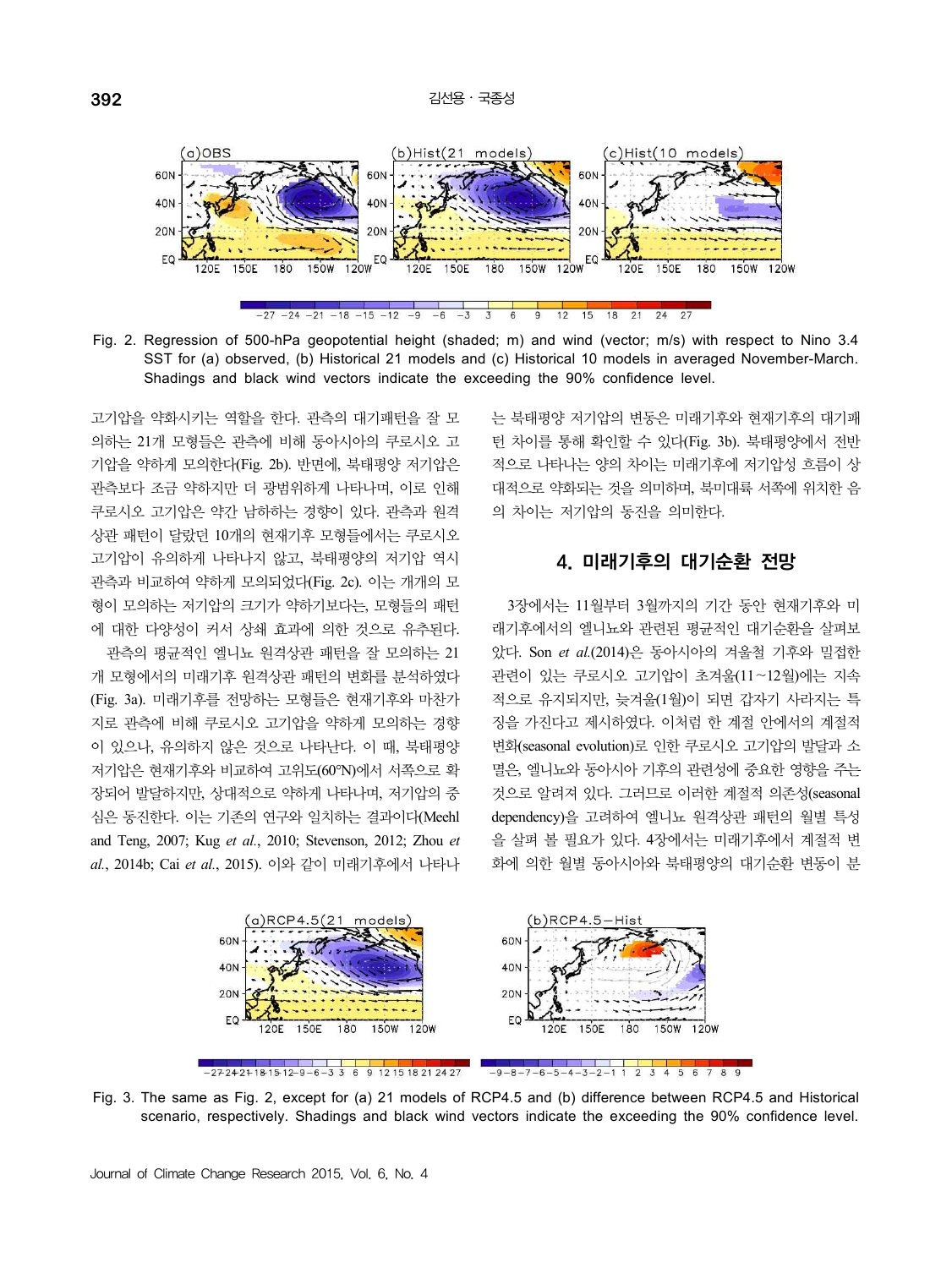고기압은 약간 강해지며, 통계적으로 유의한 결과를 가진다(Fig. 4d). 이 때, 저기압성 흐름 역시 11월에 비해 강화되어 북태평 양에 위치한다. 관측에서 1월에 쿠로시오 고기압의 급격한 소 멸을 제시하였던 선행연구와는 달리(Son *et al.*, 2014), 모형들 은 현재기후 모의에서 쿠로시오 고기압을 지속적으로 모의한 다(Fig. 4g). 그리고 북태평양 저기압은 강화되며 고위도 지역 (60°N)에서 서쪽으로 더 확장되어 나타난다. 1월까지 지속되

석될 것이다. Fig. 4에 11월부터 3월까지 현재기후와 미래기후의 Nino3.4 지수를 500 지위고도와 바람장에 각각 회귀분석한 원격상관 결과를 나타내었다. 현재기후에서 11월의 경우, 21개 모형의 겨울철 평균적인 대기순환 패턴과는 달리 동아시아에 약한 쿠로시오 고기압이 나타나며, 북태평양의 저기압은 북미대륙 서쪽 해안을 따라서 위치한다(Fig. 4a). 12월이 되면 쿠로시오



Fig. 4. The same as Fig. 2, except for each month with respect to Historical (left panels), RCP4.5 (middle panels) and difference between the RCP4.5 and Historical models (right panels) from November to March Shading and black wind vectors indicate the exceeding the 90% confidence level.

http://www.ekscc.re.kr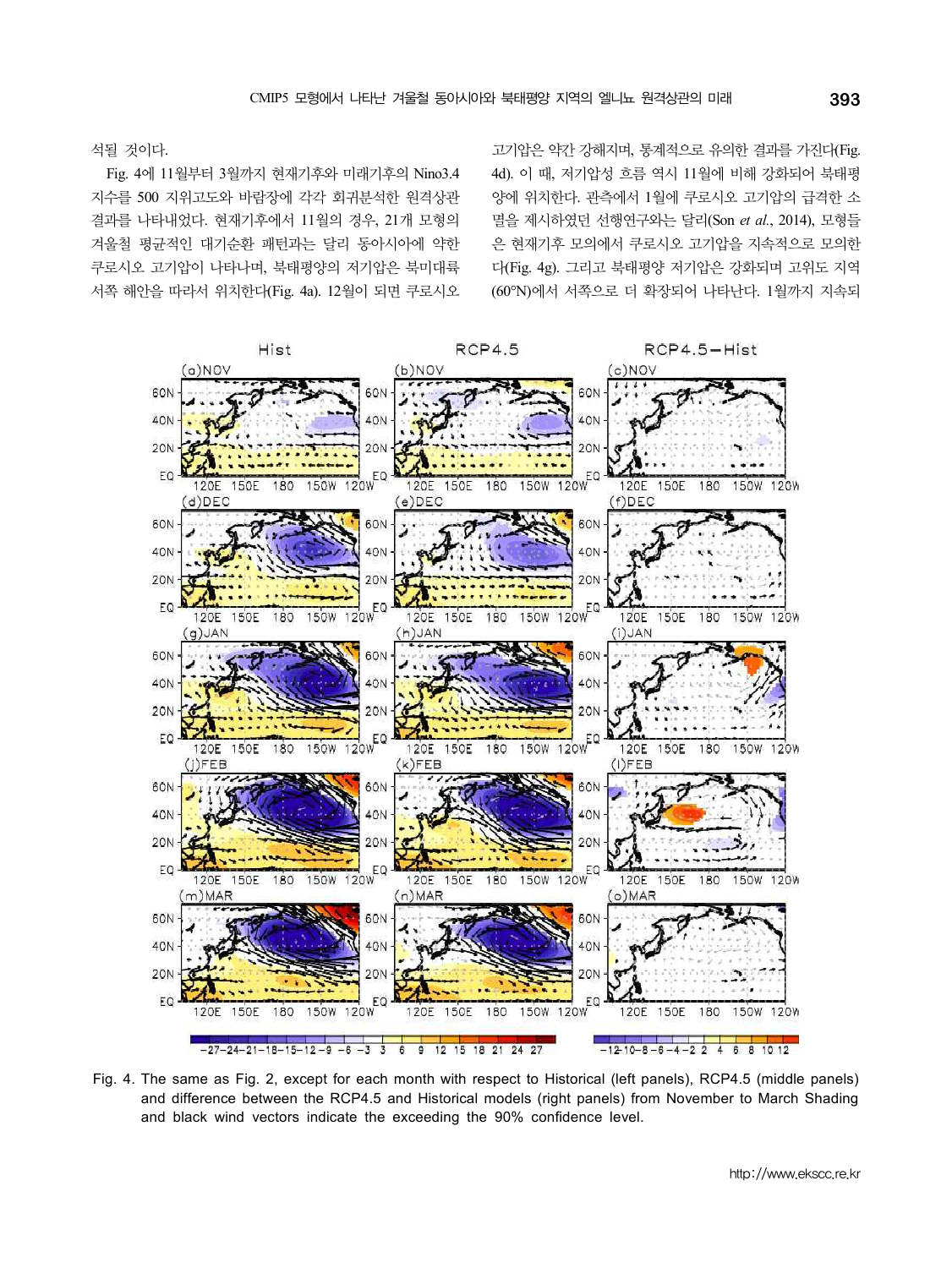던 쿠로시오 고기압은 2월이 되면 더 이상 유의미하지 않게 되고, 북태평양 저기압은 강화되며, 저기압의 중심이 1월보다 약간 서쪽으로 이동한다(Fig. 4j). 3월이 되면 쿠로시오 고기압 은 동아시아 지역에서 모의되지 않으며, 북미대륙 북쪽에 위치 한 고기압의 확장으로 인해 북태평양 저기압의 규모는 약간 줄 어들면서 동시에 저기압의 중심이 서쪽으로 옮겨간다(Fig. 4m).

미래기후에서 21개 모형의 중위도 대기순환을 살펴보면 11월에 현재기후에 비해 약한 쿠로시오 고기압이 위치하며, 북태평양에 위치한 저기압의 경우 북태평양의 동쪽에서 작은 규모로 나타난다(Fig. 4b). 12월에 쿠로시오 고기압의 크기는 11월과 비슷하게 유지되며, 북태평양 저기압의 경우 강해지 지만, 현재기후보다 약하게 전망된다(Fig. 4e). 1월이 되면 현 재기후와 마찬가지로 쿠로시오 고기압이 강해지며, 북태평양 저기압 역시 강화되어 고위도(60°N)에서 서쪽으로 더 확장되 고, 동시에 저기압의 중심이 동쪽으로 이동한다(Fig. 4h). 2월 에는 동아시아에 위치한 쿠로시오 고기압이 더 이상 유의하지 않으며, 북태평양의 저기압성 흐름은 강화되고, 1월에 비해 저 기압 중심이 서쪽으로 이동한다(Fig. 4k). 3월의 경우, 현재기 후와 동일하게 미래기후의 쿠로시오 고기압은 모의되지 않게 된다. 이 때, 북미대륙 서쪽에 위치한 강한 고기압의 확장으로 인해 북태평양 저기압은 축소되어 서쪽으로 이동하는 경향이 있으며, 쿠로시오 고기압의 소멸에 영향을 줄 것으로 전망된 다(Fig. 4n).

현재기후와 미래기후에서 모의된 중위도 대기패턴의 차이 를 통하여 미래기후의 엘니뇨와 관련된 원격상관 변동을 전 망하였다. 11월부터 1월까지 동아시아 지역에 나타나는 음의 차이는 미래기후의 쿠로시오 고기압이 현재기후에 비해 약화 되는 것을 의미하며, 북태평양에 나타나는 양의 차이는 미래 기후 저기압성 흐름의 약화를 보여준다(Fig. 4c, f, i). 특히, 북 태평양의 동쪽에 위치한 음의 차이는 미래기후에 북태평양 저기압의 동진을 전망하는 것이다. 2월에는 북태평양 전반에 광범위한 양의 차이를 보여주는데, 이는 이 시기에 북태평양 대부분의 해역에서 모의되는 저기압성 흐름의 약화를 보여준  $^{-30}$ 다(Fig. 4l). 또한 북미대륙에 위치한 음의 차이는 대륙 북쪽의 고기압이 미래기후에는 약해지며, 북태평양 저기압의 동진을 전망하는 것이다. 3월이 되면 양의 차이의 규모와 강도는 2월 에 비해 줄어들지만, 여전히 북태평양에 넓게 위치하며, 북미 대륙에 나타나는 고기압의 약화로 인해 북태평양 저기압은 동 쪽으로 확장하는 경향을 가진다(Fig. 4o). 특히, 한반도를 비롯 한 동아시아의 기후와 밀접한 관련이 있는 쿠로시오 고기압 은 미래기후에서 11월부터 1월까지는 약화되고, 2월에는 강화 되는 것으로 나타났다. 현재기후와 미래기후의 엘니뇨를 같은

크기로 두고 회귀분석을 하였기 때문에, 두 기후에서 원격상 관 패턴의 차이가 나는 것은 열대 강수 반응의 차이나 미래기 후의 배경장의 차이에 의해 설명될 수 있을 것이다. 미래기후 에서 엘니뇨 원격상관에 의한 대기순환이 변하는 물리적인 원인에 대해서는 추가적인 연구가 필요하다.

현재기후와 미래기후에서 모의되는 동아시아의 쿠로시오 고기압과 북태평양 저기압의 상대적인 크기를 자세히 살펴보 기 위해 영역을 지정하여 평균한 뒤 지수로 비교하였다. Fig. 5는 엘니뇨의 반응으로 나타난 쿠로시오 고기압(120∼150°E, 30∼40°N)과 저기압성 흐름(170∼150°W, 40∼50°N)을 비교 한 막대그래프이다. Fig. 4에서 제시한 것처럼 11월부터 1월 까지 현재기후에서의 쿠로시오 고기압은 지속적으로 크기가 증가한다(Fig. 5a). 같은 시기에 미래기후의 쿠로시오 고기압 역시 강해지지만, 현재기후보다는 약할 것으로 전망된다. 2월 이 되면 현재기후의 쿠로시오 고기압은 약화되는데 비해, 미 래기후에는 1월보다 강화되어 현재기후보다 상대적으로 강한 쿠로시오 고기압을 모의하게 된다. 그러나 2월에 모의되는 쿠 로시오 고기압은 현재기후와 미래기후 모두 유의하지 않은 것 으로 보인다(Fig. 4j, k). 3월에는 현재기후와 미래기후의 쿠로 시오 고기압은 2월에 비해 약하게 나타나며, 유의하지 않은 비 슷한 강도를 가지는 것으로 나타났다.



Fig. 5. The area-averaged 500-hPa geopotential height regressed with respect to Nino3.4 SST from November to March in Historical (blue bar) and RCP4.5 (red bar). Upper denotes (a) the Kuroshio anticyclone (120∼150°E, 30∼40°N) and below shows (b) the North Pacific cyclone (170∼150°W, 40∼50°N). Black intervals indicate the 90% confidence level.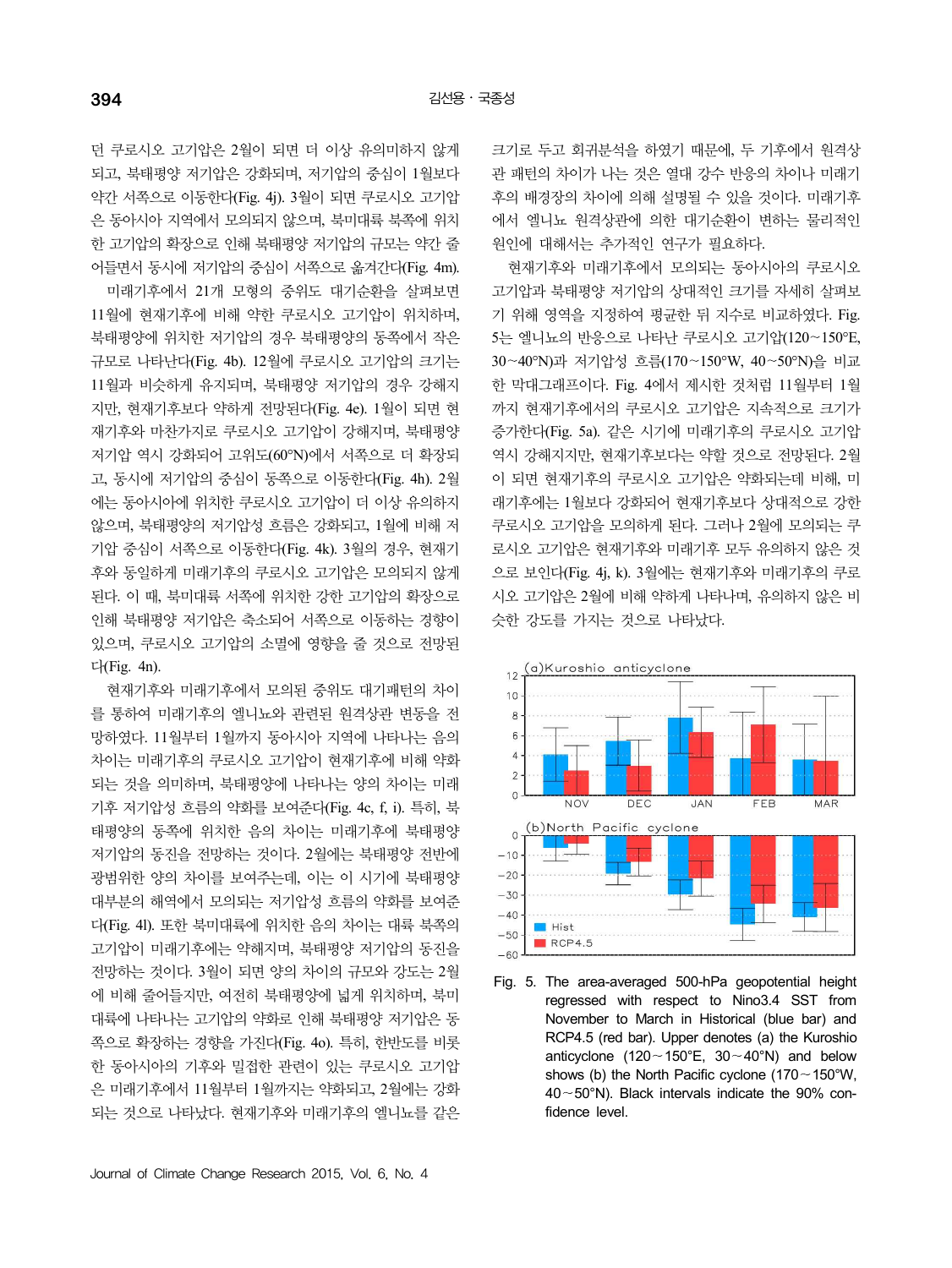북태평양의 저기압성 흐름은 11월부터 2월까지 현재기후 와 미래기후에서 지속적으로 증가하는 경향을 가진다(Fig. 5b). 3월이 되면 현재기후에서의 북태평양 저기압은 2월과 비교해 서 감소하는데 비해, 미래기후에서는 약간 증가하는 것을 알 수 있다. 정리하면, CMIP5 모형들은 엘니뇨와 관련하여 북태 평양에서 전반적으로 미래기후의 대기순환 패턴이 약해지는 40N 것으로 전망하였다. 하지만, 현재기후와 미래기후에서 중위도 대기 패턴에 대한 모형 간의 편차가 크기 때문에 대부분의 월 에서 강도에 대해 유의하지 않게 나타나는 것으로 판단된다. Son *et al.*(2014)은 쿠로시오 고기압의 발생 및 급격한 소멸을 비롯한 북태평양의 대기패턴이 열대 강수패턴과 밀접한 관계 가 있음을 제시하였다. 따라서 기후변화에서 쿠로시오 고기압 의 변화는 열대 강수패턴의 변화와 관련이 있을 수 있다. 엘 니뇨 원격상관 변화에 대한 원인 분석이 추가적으로 이루어 져야 할 것이다.

지금까지는 현재기후와 미래기후에서 엘니뇨 원격상관으 로 인한 북태평양의 대기패턴의 겨우내 변화를 비교하였다.<br>Fig. 4에서 제시한 것처럼 미래기후에 북태평양에 위치한 저 기압성 흐름은 현재기후와 비교해 동쪽으로 이동하는 것처럼 보인다. 그러므로 북태평양 저기압의 이동을 더 뚜렷하게 보 이기 위해, 현재기후와 미래기후에서 21개 모형 각각의 저기 압 중심을 나타내었다(Fig. 6). 일반적으로 북태평양 저기압이 위치하는 영역(170°E∼120°W, 30∼60°N)을 지정하여 각각의 모형에서 음의 아노말리 최소값을 가지는 지점을 표시하였다. 그리고 현재기후에서 21개 모형의 평균적인 북태평양 저기압 의 중심(파란점)과 미래기후에서의 중심(빨간점)을 지도에 나 타내어 비교하였다.

11월에 저기압의 중심은 모형 별로 북태평양에 다양하게 분포하고 있으며, 미래기후에서 평균 중심은 현재기후보다 남 동쪽에 위치하고 있다(Fig. 6a). 12월이 되면 현재기후의 평균 적인 저기압 중심은 11월에 비해 남동쪽으로 이동하지만, 미 래기후의 저기압 중심 역시 남동진하며, 이러한 현상은 1월까 지 지속된다(Fig. 6b, c). 2월의 경우에는 1월과 비교하여 현재 기후와 미래기후 모두 평균적인 북태평양 저기압 중심의 약 한 북서진을 모의한다(Fig. 6d). 그러나 미래기후에서 모의된 저기압성 흐름은 현재기후와 비교하면 여전히 남동쪽에 위치 하는 것으로 나타난다. 3월에는 현재기후와 미래기후의 평균 적인 저기압 중심이 2월에 비해 서진하는 경향이 있고, 미래 기후의 저기압 중심은 오히려 현재기후보다 약간 북상하는 것으로 모의된다(Fig. 6e). 특히, 엘니뇨 원격상관의 변화로 인 한 미래기후에 북태평양 저기압의 남동진은 북태평양 동쪽 해역이나 북미대륙의 온도와 기온은 같은 지역적인 기후에서

상당한 변화를 야기할 수 있다.



Fig. 6. The minimum center of North Pacific cyclone in 170°E∼120°W, 30∼60°N from November to March. Pink and sky blue dots denote Historical and RCP4.5 individual models, respectively. Red and blue dot is the same as pink and sky blue dots, except for multi-model ensemble.

http://www.ekscc.re.kr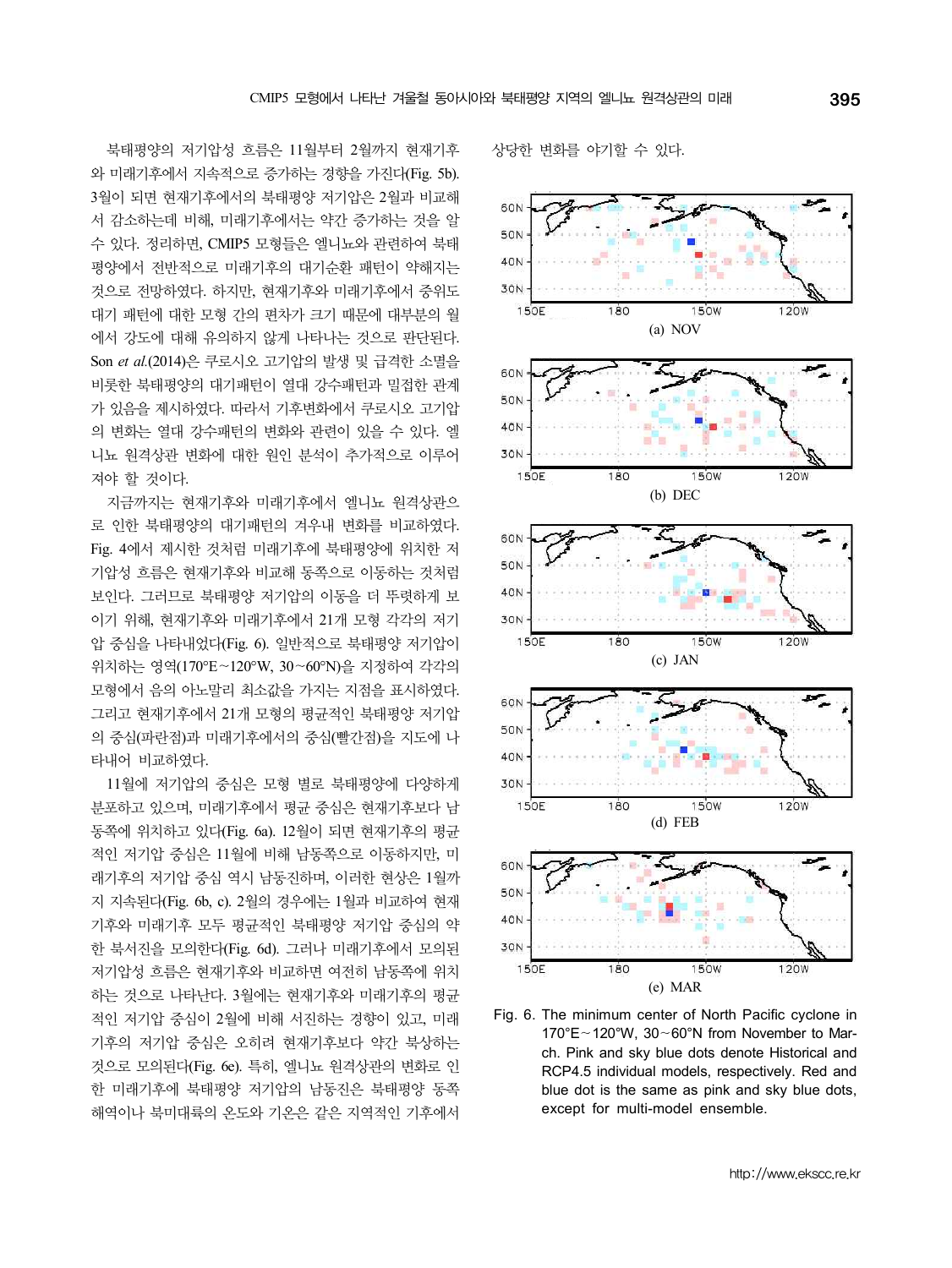## 5. 결론 및 토의

본 연구에서는 CMIP5 모형들을 이용하여 현재기후(1970/ 1971∼1999/2000년)와 미래기후(2070/2071∼2099/2100년)에서 엘니뇨와 관련된 겨울철 북태평양의 대기순환장 변동을 분석 하였다. 특히 모형이 가진 미래기후 전망에 대한 불확실성을 줄이기 위해, 이용 가능한 31개의 모형 중에서 관측자료의 원 격상관 패턴을 잘 나타내는 21개의 모형을 선정하여 미래기 후에서의 변동을 분석하였다. 다시 말해, 서로 다른 초기조건 과 모형이 가진 내부 변동으로 인한 오차를 줄여 미래기후에 대한 예측결과를 향상시켰다. 현재기후에서 11월부터 3월까 지의 평균적인 엘니뇨 원격상관 패턴은 관측과 비교해서 약 한 쿠로시오 고기압과 북태평양에 광범위하게 나타나는 저기 압성 흐름을 모의한다. 이 모형들이 모의한 미래기후에는 동 아시아에서 유의하지 않은 쿠로시오 고기압을 나타내며, 북태 평양 저기압은 전체적으로 약화되고, 동남쪽으로 이동하는 것 으로 전망된다.

Son *et al.*(2014)에서 제시된 것처럼 엘니뇨 원격상관에 의 한 북태평양의 대기순환은 강한 계절 의존성을 가지며, 월별 로 다른 결과를 가진다. 다시 말해, 12월까지 지속되던 동아 시아의 쿠로시오 고기압은 1월이 되면 갑작스럽게 사라지게 된다. 동시에 북태평양 저기압은 12월에 비해 더 강하게 나타 나며, 그 결과 쿠로시오 고기압의 소멸에 영향을 준 것으로 나타났다.

겨울철 평균적인 분석을 통해, 미래기후의 동아시아와 북 태평양에서 나타나는 엘니뇨 원격상관 패턴의 계절적 변화를 전망하기에는 한계가 있었다. 이를 보완하기 위해 월별 대기 순환장을 분석하여 미래기후에서 모의되는 엘니뇨 원격상관 패턴의 변동을 살펴보았다. 첫째로, CMIP5 모형은 미래기후 에 동아시아에 위치한 쿠로시오 고기압이 약해질 것으로 예 측하고 있다. 특히 유의하지 않은 2월을 제외하면, 11월부터 3월까지 동아시아에 나타난 미래기후에서 엘니뇨와 관련된 대기순환 패턴의 약화는 뚜렷하게 전망된다. 두 번째로 미래 기후에는 북태평양에 광범위하게 위치한 저기압성 흐름 역시 약해질 것으로 예측된다. 북태평양 저기압은 11월부터 3월까 지 미래기후에서 지속적으로 약하게 전망되며, 이는 미래기후 와 현재기후의 대기패턴 차이를 통해서도 확인할 수 있다. 세 번째, 미래기후에서의 북태평양 저기압은 현재기후에 비해 남 동진하는 경향이 있다. 이러한 결과는 미래기후를 전망하는 모형들이 엘니뇨 원격상관의 원인이 되는, 동태평양 해수면온 도의 상승으로 인한 강수의 동진을 모의하기 때문이다(Meehl and Teng, 2007; Kug *et al.*, 2010; Stevenson, 2012; Zhou *et* 

*al.*, 2014b; Cai *et al.*, 2015).

하지만, 많은 선행연구에서 제시된 것처럼 모형실험에 기 반한 지구온난화에서 엘니뇨 원격상관 패턴의 변동을 여전히 일치되지 않은 결과를 보여준다. 미래기후에서 엘니뇨의 변동 은 전지구적인 기후에 영향을 주며, 특히 엘니뇨에 의한 대기 순환 패턴의 변동은 기온과 강수 같은 지역적인 변동에 큰 영 향을 미칠 수 있다. 그러므로 추가연구를 통해 모형이 가진 원 격상관 패턴에 대한 구조적 오차를 이해하고, 통계 관련성을 얻을 수 있다면 미래기후에 대한 예측성을 향상시킬 수 있을 것이다.

## 사 사

이 연구는 기상청 R&D 사업(KMIPA 2015-2092)의 지원 으로 수행되었습니다.

## **REFERENCES**

- Bjerknes J. 1969. Atmospheric teleconnections from the equatorial Pacific. Mon Wea Rev 97:163-172.
- Blade I, Newman M, Alexander MA, Scott JD. 2008. The late fall extratropical response to ENSO: Sensitivity to coupling and convection in the tropical West Pacific. J Climate 21:6101-6118.
- Bulic IH, Brankovic C, Kucharski F. 2012. Winter ENSO teleconnections in a warmer climate. Clim Dyn 38:1593- 1613.
- Cai W *et al.* 2015. ENSO and greenhouse warming. Nature Clim Change 5:849-859.
- Horel JD, Wallace JM. 1981. Planetary scale atmospheric phenomena associated with the Southern Oscillation. Mon Wea Rev 125:773-788.
- Hoerling MP, Kumar A. 1997. Why do North American climate anomalies differ from one El Niño event to another? Geophys Res Lett 24:1059-1062.
- a spherical atmosphere to thermal and orographic forcing. J Atmos Sci 38:1179-1196.
- Kalnay E et al. 1996. The NCEP/NCAR 40-year reanalysis project. Bull Amer Meteoro Soc 77:437-471.
- Kang I-S, Jeong Y-K. 1996. Association of interannual variations of temperature and precipitation in Seoul with